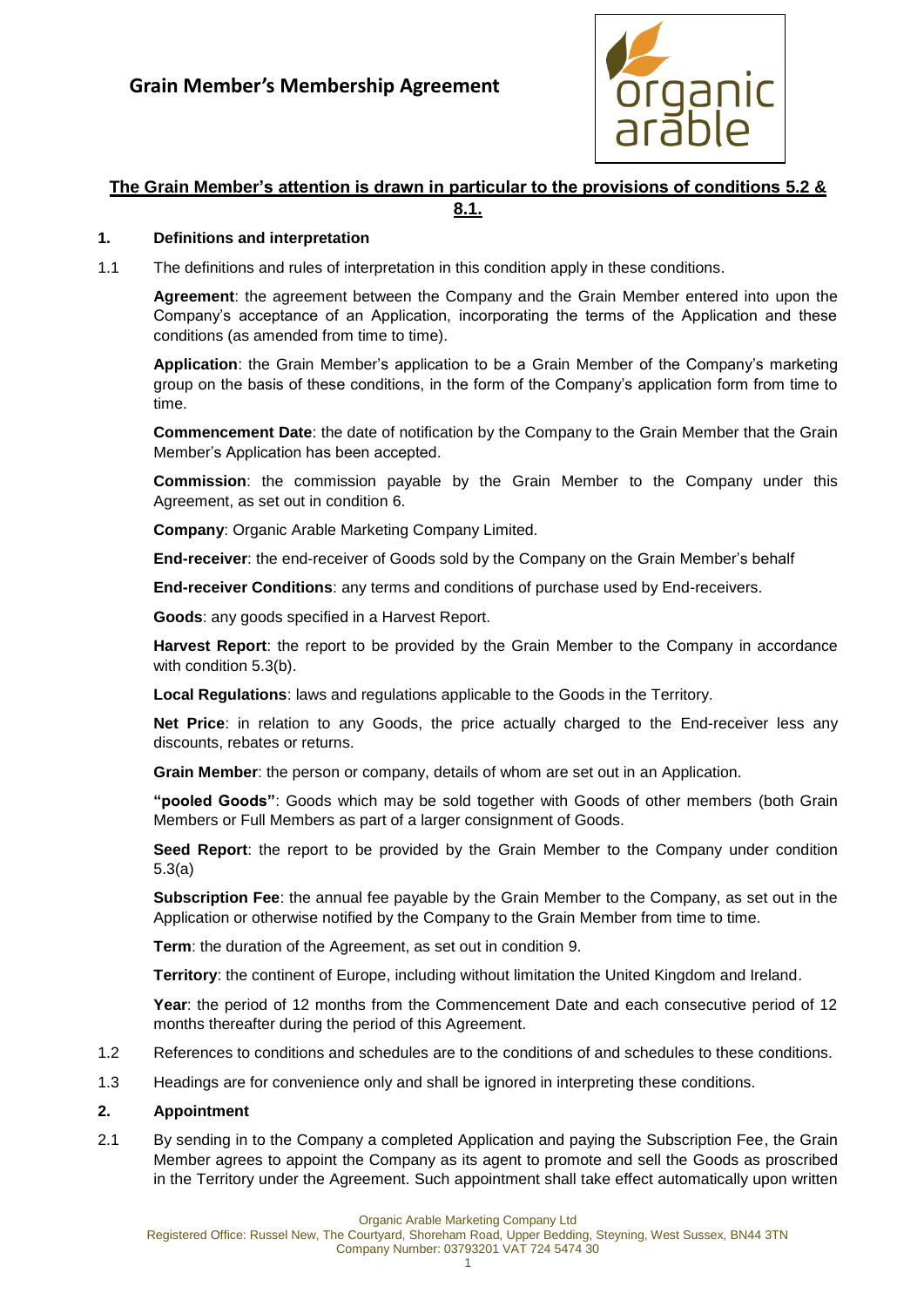

acceptance by the Company of the Grain Member's Application being delivered to the Grain Member by the Company.

## **3. Company's obligations**

The Company undertakes and agrees with the Grain Member at all times during the Term:

- 3.1 to act at all times in its relations with the Company dutifully and in good faith;
- 3.2 to use its reasonable endeavours to promote and sell the Goods in the Territory with all due care and diligence and without prior reference to the Grain Member to negotiate, conclude and enter into contracts for the sale of the Goods in the name of and on behalf of the Grain Member;
- 3.3 to maintain appropriate offices, stores and display and administration facilities and systems as may be necessary for the effective performance of its duties under this Agreement.
- 3.4 to employ a sufficient number of suitably qualified dedicated personnel to ensure the proper fulfilment of the Company's obligations under this Agreement;
- 3.5 to keep the Grain Member fully informed of its activities concerning the promotion and sale of the Goods;
- 3.6 to inform the Grain Member as soon as reasonably practicable of any complaint or after-sales enquiry concerning the Goods (including the results of any sampling, testing or re-testing carried out by the Company or an End-receiver) received by the Company;
- 3.7 to issue invoices to End-receivers on behalf of and as agent for the Grain Member in respect of Goods sold under this Agreement;
- 3.8 to issue invoices to the Grain Member (in a form suitable for value added tax or other sales tax purposes) in respect of Commission payable under this Agreement in accordance with condition [6.1](#page-3-1) and costs and expenses payable in accordance with conditions [4.4](#page-2-3) and [7.3;](#page-4-1)
- 3.9 to allow the Grain Member's authorised representatives upon the Grain Member's reasonable written request and at any reasonable time (save that the Grain Member shall not be entitled to exercise its rights under this condition on more than one occasion in any Year) to have access to the Company's premises (or to arrange for the Grain Member's authorised representatives to have access to other relevant premises) for the purpose of inspecting the Company's books and records in as far as they relate to the Grain Member.

### **4. Sale of Goods**

- <span id="page-1-0"></span>4.1 Upon receiving a bid for Goods, the Company shall:
	- (a) (in respect of Goods which the Grain Member has indicated in supplying a Harvest Report should be treated as "pooled Goods") be entitled to accept or reject such bid without prior reference to the Grain Member and to aggregate such "pooled Goods" together with "pooled Goods" provided by other Grain Members in order to fulfil contracts with End-receivers (it being agreed and understood that, where the Company incurs costs for haulage, conditioning or otherwise in respect of any consignment of "pooled Goods" then each Grain Member (including the Grain Member) who has provided "pooled Goods" in relation to such consignment shall share such costs in proportion to the proportion of the consignment which that Grain Member's "pooled Goods" comprise); or
	- (b) (in respect of Goods which the Grain Member has indicated in supplying a Harvest Report should not be treated as "pooled Goods") before acceptance or rejection of such bid notify the Grain Member of the price bid, and it shall be for the Grain Member to decide whether the bid should be accepted or rejected. Goods indicated to be treated otherwise than as "pooled Goods" shall be treated as an individual consignment, separate from any other Goods or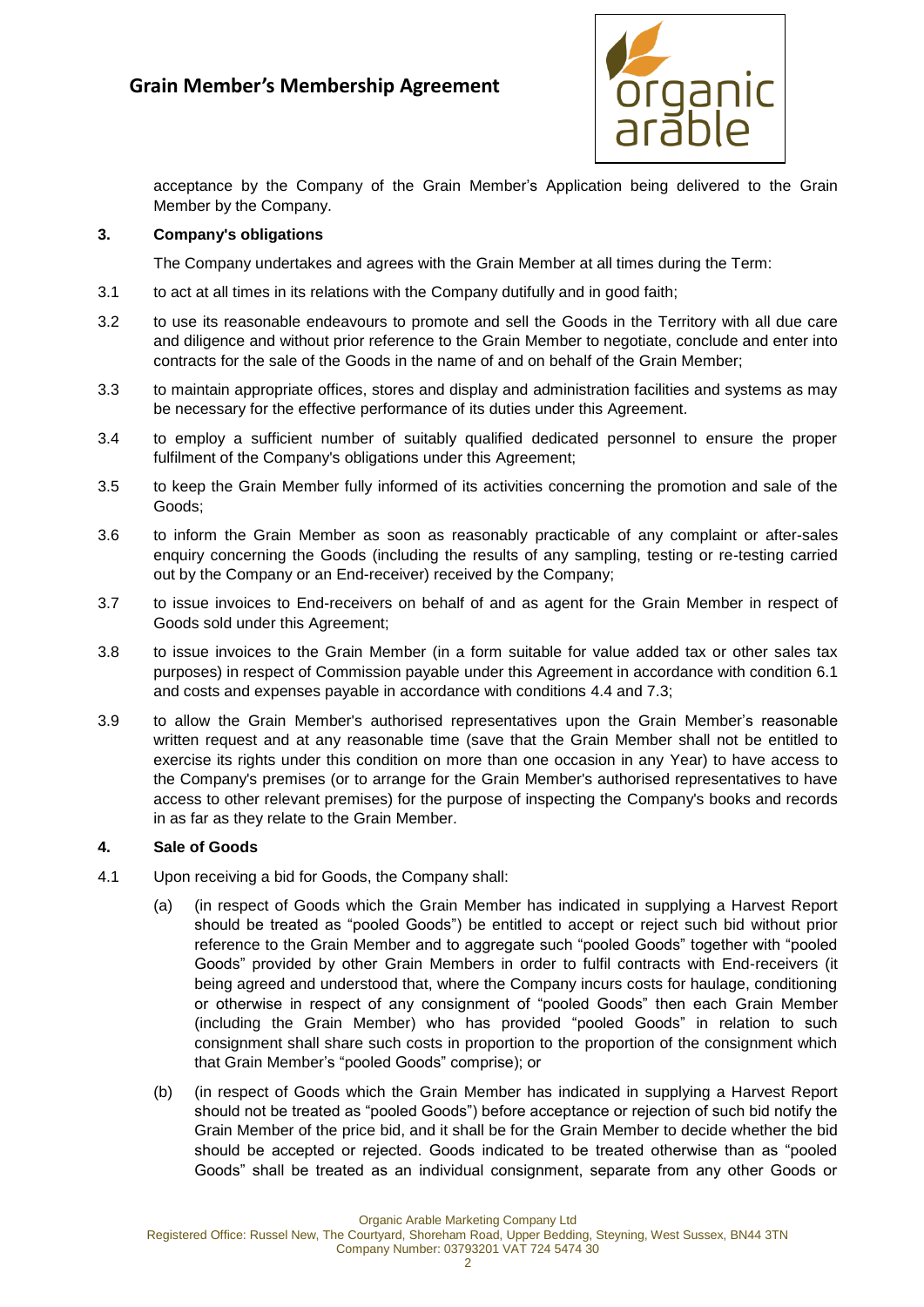

goods of other Full or Grain Members. The Grain Member agrees however that, where the Grain Member has accepted a price bid in respect of part of a consignment of Goods supplied by the Grain Member, the Company shall not be required to revert to the Grain Member in respect of any price bid received for the remainder of such consignment of Goods (or any part thereof) which is equal to more than the accepted price bid.

- 4.2 Where the Company accepts a bid for Goods in accordance with condition [4.1,](#page-1-0) the Company shall enter into the appropriate contract for sale of the Goods on the Grain Member's behalf with the relevant End-receiver. All sales of the Goods by the Company on behalf of the Grain Member shall be on the basis of the following terms and conditions, in order of priority:
	- (a) any End-receiver Conditions;
	- (b) the Company's standard terms and conditions for the sale of the Goods in the Territory as varied from time to time (a copy of the current version of which is attached as [Schedule 1\)](#page-8-0)
	- (c) the terms of the following contracts (as applicable, and in each case being the latest version of such contracts available as at the time of delivery of the Goods):
		- (i) AIC 1 (for purchases of grain and pulses from a farmer or grower)
		- (ii) AIC 2 (for purchases of grain and pulses from a trade supplier).
- 4.3 The Company shall not become the owner of any Goods nor of any other goods delivered from the Grain Member to the Company.
- <span id="page-2-3"></span>4.4 The Company shall at the Grain Member's cost arrange haulage of Goods from the Grain Member's premises or storage facility (as appropriate) to the End-receiver's premises as identified in the relevant contract. The Grain Member shall be responsible for any weighbridge charges incurred in respect of the Goods. Delivery shall where possible be made in loads of 29 tonnes. Where any load supplied by a Grain Member is less than 29 tonnes, the Company reserves the right to pass on to the Grain Member any additional haulage costs incurred in transporting such part-load.
- 4.5 The Company shall collect and hold as trustee all monies due to the Grain Member in respect of such sales or otherwise, and shall transfer the same to the Grain Member less the Commission, costs and expenses described in conditions [4.4,](#page-2-3) [6.2](#page-3-2) and [7.3](#page-4-1) pursuant to condition [6.4.](#page-3-3)

### **5. Grain Member's undertakings**

The Grain Member undertakes and agrees with the Company during the Term:

- 5.1 to act at all times in its relations with the Company dutifully and in good faith;
- <span id="page-2-0"></span>5.2 subject to the following, and provided the Company performs its obligations under this Agreement, to indemnify the Company against any liabilities which the Company may incur as a result of acting with reasonable care and skill within the scope of its authority under this Agreement as agent for the Grain Member;
- <span id="page-2-2"></span><span id="page-2-1"></span>5.3 to supply to the Company:
	- (a) no later than 30th April in each year, a report (a "**Seed Report**") setting out the types of crop which the Grain Member intends to grow in the period up to the upcoming harvest, the acreage of such crops sown and the anticipated tonnage to be made available for sale in such twelve-month period;
	- (b) upon request by the Company at any time following harvest, and in any case (whether requested or not) no later than 15th September in each year, a report (a "**Harvest Report**") setting out the types and tonnages of crop available for sale by the Company under the Agreement (the "**Goods**");

Organic Arable Marketing Company Ltd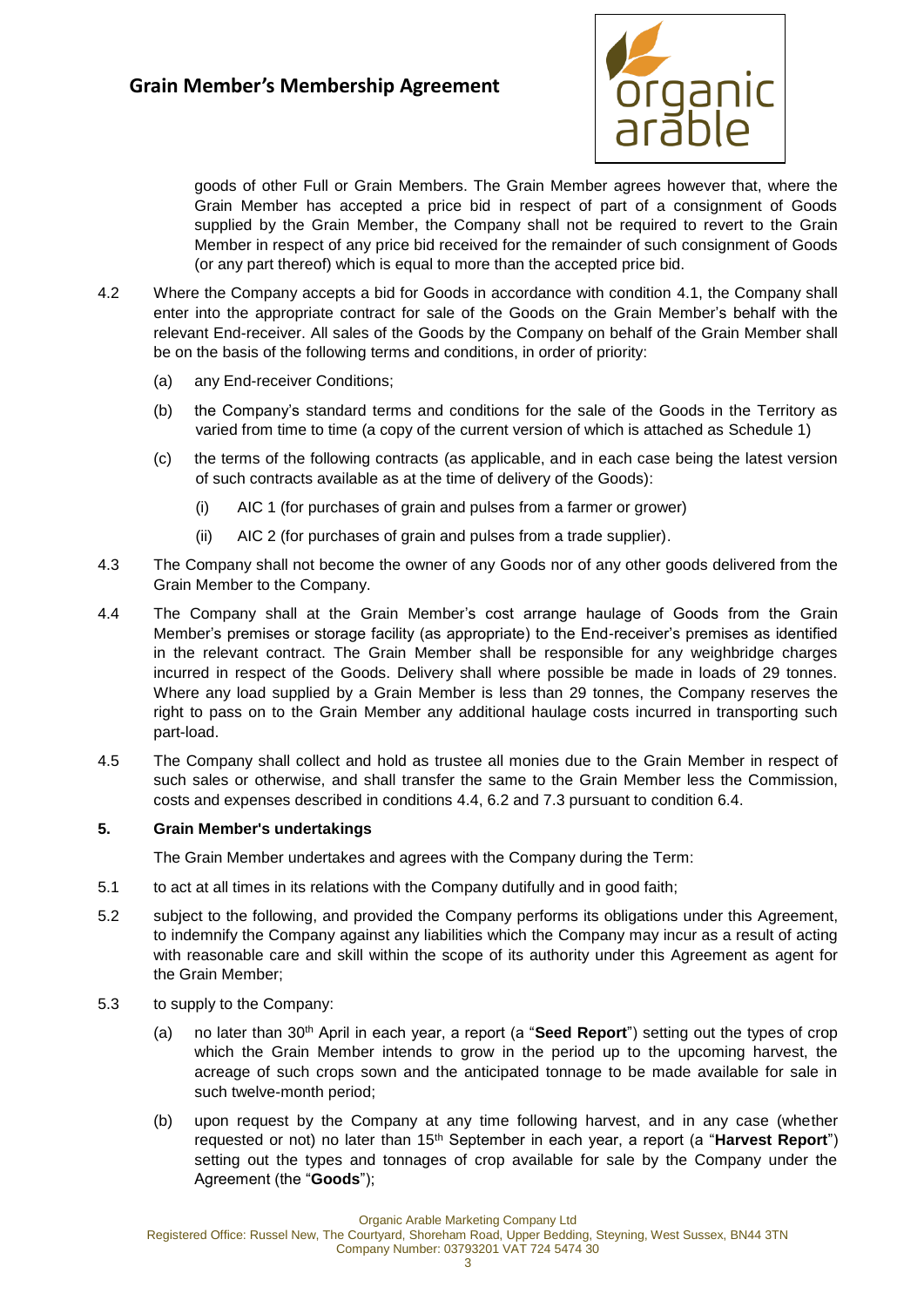<span id="page-3-5"></span>

- 5.4 where appropriate, to inform the Company within a reasonable time if any contract concluded on its behalf by the Company will not be performed by it, and of the reason for such non-performance;
- 5.5 To allow the Company to divulge to Check Organic<sup>1</sup> and their partners information pertaining to the sale of goods solely for the purpose of verifying the credibility of the volume of organic goods produced by the Grain Member from their certified organic crop area.

## <span id="page-3-0"></span>**6. Commission and payments**

- <span id="page-3-1"></span>6.1 The Grain Member shall (subject to the Company performing its obligations under this Agreement) pay to the Company in accordance with condition [6.2](#page-3-2) a commission (the "**Commission**") of £11 per metric tonne on all Goods for which the Company concludes a sale contract on behalf of and as agent for the Grain Member pursuant this Agreement and during the Term.
- <span id="page-3-2"></span>6.2 Commission shall become due to the Company on the earlier of:
	- (a) payment being received by the Company from the End-receiver for the relevant Goods; and
	- (b) the date of payment by the Company to the Grain Member under condition [6.4](#page-3-4)

and the Company shall be entitled to withhold the full amount of the Commission from payments to be made by the Company to the Grain Member in respect of Goods in accordance with condition [6.4.](#page-3-4)

- 6.3 For the purposes of establishing the amount of Commission due to the Company the Company shall, on the 21<sup>st</sup> day of the month following the month of movement (or, where such date does not fall on a business day in London, on the next available such business day) of the relevant Goods, send to the Grain Member a statement:
	- (a) showing the aggregate Net Price of such Goods sold by the Company on behalf of the Grain Member during the month of movement to which such statement relates;
	- (b) its costs and expenses incurred in respect of such Goods as referred to in conditions [4.4](#page-2-3) and [7.3;a](#page-4-1)nd
	- (c) any levy due from the Grain Member,

-

and shall attach to the statement copies of all relevant invoices, receipts and other supporting documentation in the Company's possession and control.

- <span id="page-3-4"></span>6.4 For the purpose of payment between the Grain Member and Company the Company shall, with the statement sent pursuant to condition [6.3,](#page-3-5) remit to the Grain Member in pounds Sterling a sum equal to the aggregate Net Price less the full amount of the Commission and any costs and expenses as referred to in conditions [4.4](#page-2-3) and [7.3](#page-4-1) and any levy payment payable by the Grain Member as specified in the statement, and issue a receipted invoice to the Grain Member (in a form suitable for VAT purposes) for the Commission, costs and expenses due to the Company .
- 6.5 All sums payable under this Agreement are exclusive of any value added tax or other applicable sales tax, which shall be added to the sum in question. A VAT invoice shall be provided against any payment.
- 6.6 If any dispute arises as to the amount of Commission payable by the Grain Member to the Company, the same shall be referred to the Company's auditors for settlement and their certificate shall be final and binding on both parties.

<span id="page-3-3"></span>Organic Arable Marketing Company Ltd

Registered Office: Russel New, The Courtyard, Shoreham Road, Upper Bedding, Steyning, West Sussex, BN44 3TN

 $1$  Check Organic is a cloud-based supply chain integrity solution that brings together organic certification and supply chain data. Keying in on these two datasets brings greater transparency to organic supply chains and is unique to *Check Organic*.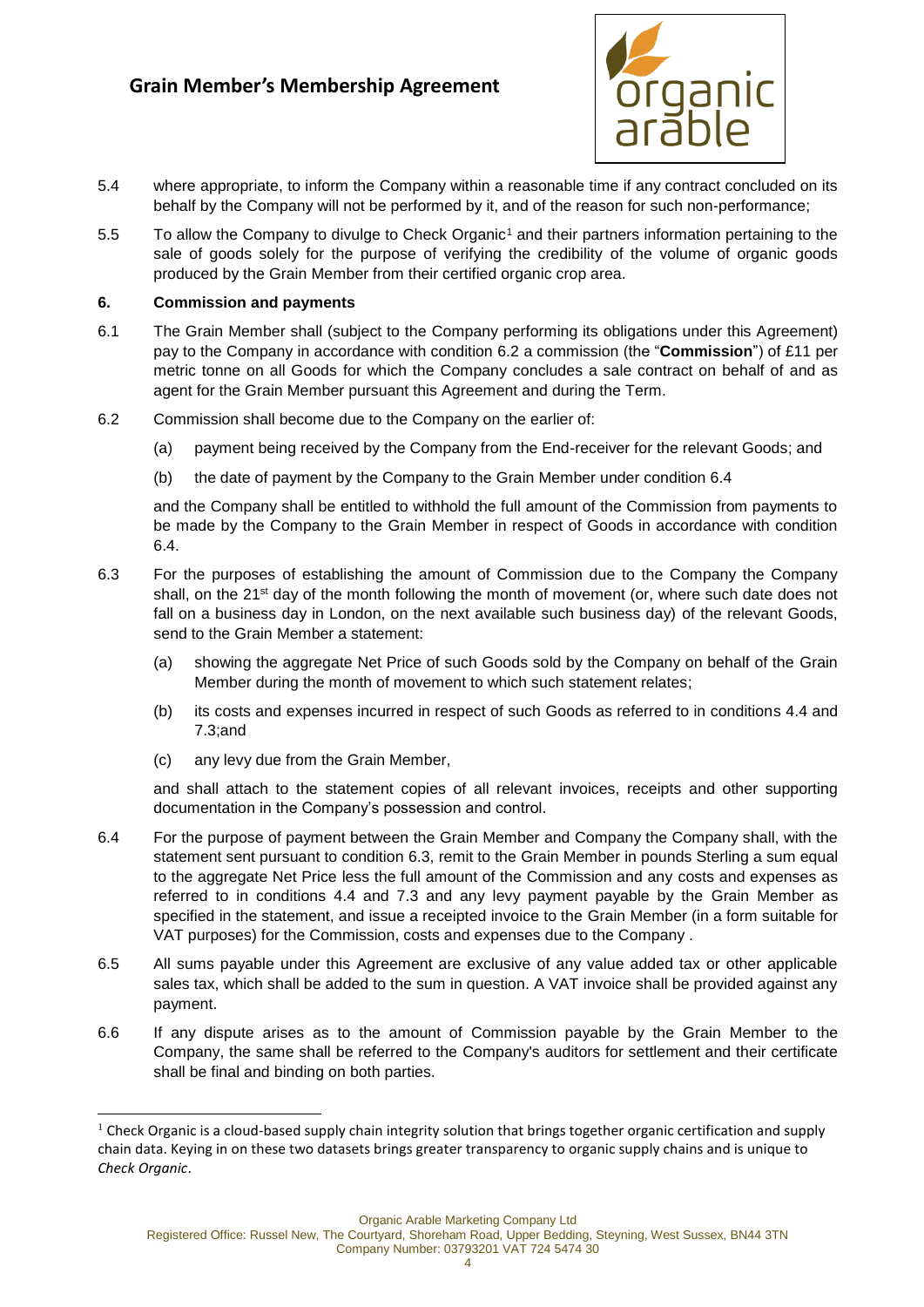

## **7. Grain Member warranties**

- <span id="page-4-2"></span>7.1 The Grain Member warrants and represents to the Company that the Goods:
	- (a) will comply with the Local Regulations concerning composition, packaging and labelling, being those in force in the Territory at the date of delivery of the Goods;
	- (b) will be certified organic and (unless otherwise agreed in writing by the Company) be produced under a nationally-recognised farm assurance scheme (and the Grain Member shall notify the Company immediately it becomes aware of any change in the Grain Member's farm assurance status (including any change of farm assurance scheme)); and
	- (c) will comply with any specification supplied by the End-receiver and in particular will be free from ergot, diatomaceous earth/silica dust (and any derivative thereof), mould, insects (dead or alive), animal droppings, green/burnt/heated crops.
- 7.2 The Grain Member acknowledges and agrees that, in the event that the Grain Member has made available Goods which do not comply with condition [7.1](#page-4-2) ("non-assured Goods") for supply to an End-receiver who has contracted for the supply of assured Goods, such End-receiver shall have various remedies available to it, including the right to reject the entire consignment of Goods supplied (regardless of whether the non-assured Goods form the whole of such consignment or only part), or to re-negotiate the price of such Goods. In such case, the Company shall:
	- (a) (in the case of a rejection of the Goods) at the Grain Member's expense return the Goods to the Grain Member as soon as reasonably practicable; or
	- (b) (in the case of a re-negotiation of the price of the Goods, save where the Goods are "pooled Goods") use reasonable endeavours (but without itself incurring demurrage or other charges or expense) to contact the Grain Member to discuss any proposed amended price but the Grain Member agrees that, in the event that the Company is not able for whatever reason to contact the Grain Member, then the Company shall be entitled to use its own discretion in the re-negotiation of such price; or
	- (c) (where the Goods are "pooled goods") be entitled to use its own discretion in the renegotiation of such price.
- <span id="page-4-1"></span>7.3 The Grain Member further acknowledges and agrees that, where the Grain Member supplies Goods which do not comply with the specification given by the Company and/or any End-receiver, the Company shall be entitled at its discretion and at the Grain Member's expense to carry out conditioning works (including without limitation drying, cleaning and/or cooling processes) as required to ensure that the Goods conform with the specification.

## **8. Product liability**

- <span id="page-4-0"></span>8.1 Subject to fulfilment by the Company of its obligations under this Agreement, the Grain Member shall indemnify the Company against any liability incurred by the Company in respect of damage to property, death or personal injury arising from any fault or defect in the Goods and any reasonable costs, claims, demands and expenses arising out of or in connection with that liability (a "**Relevant Claim**"), except to the extent that the liability arises as a result of the negligent or fraudulent action or omission of the Company.
- 8.2 The Company shall, immediately it becomes aware of a matter which may result in a Relevant Claim (whether against the Company or only against the Grain Member):
	- (a) give notice to the Grain Member of the details of the matter;
	- (b) afford access to the Grain Member and permit copies to be taken of any materials, records or documents as the Grain Member may require to take action under condition [8.2\(c\);](#page-5-1)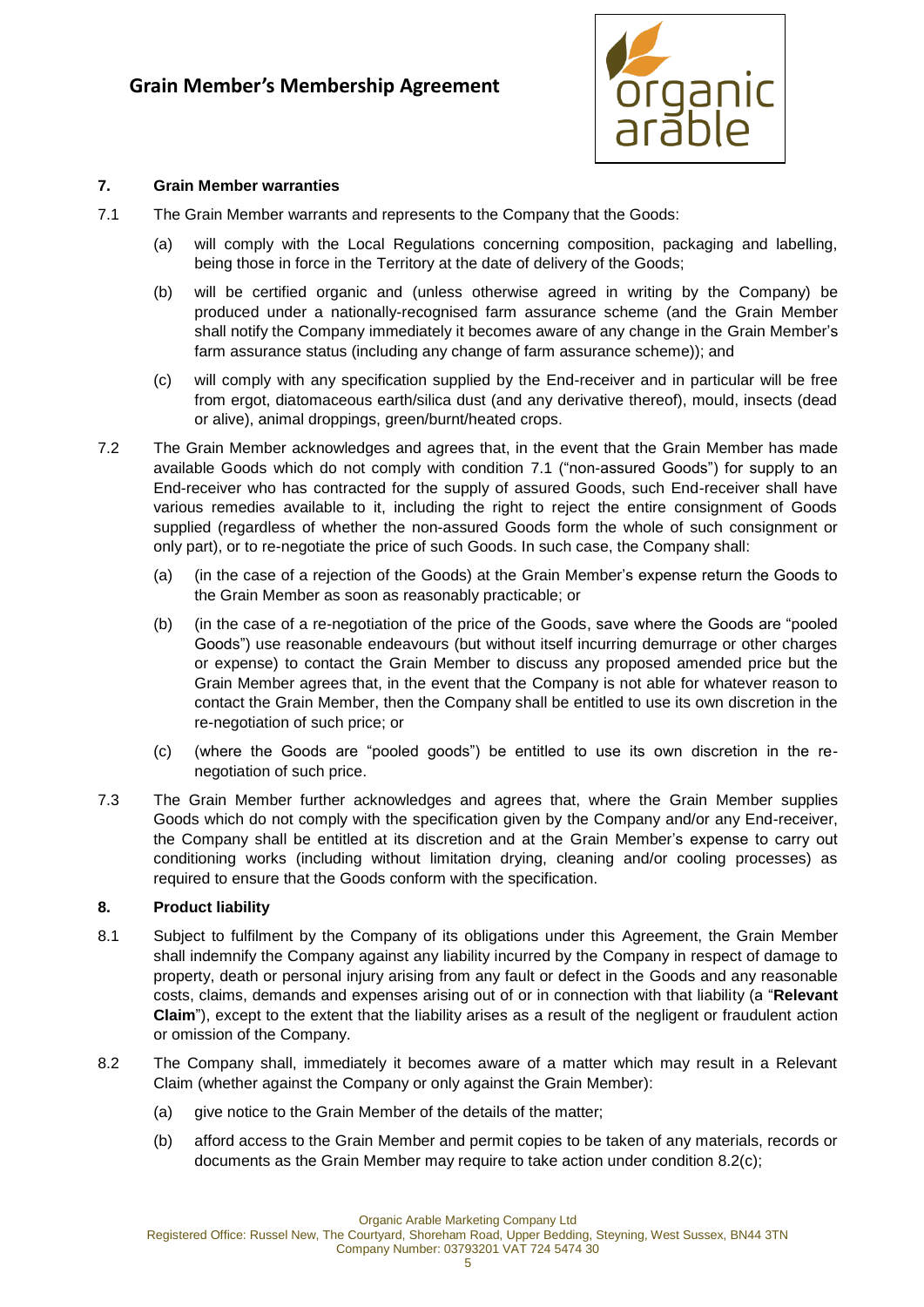

- <span id="page-5-1"></span>(c) allow the Grain Member the exclusive conduct of any proceedings and take whatever action as the Grain Member shall direct to defend or resist the matter, including the use of professional advisers nominated by the Grain Member; and
- (d) not admit liability or settle the matter without the prior written consent of the Grain Member.
- 8.3 The Company undertakes to maintain appropriate, up-to-date and accurate records to enable (subject to the End-receiver's handling of the Goods) the immediate recall of any of the Goods from the retail or wholesale markets. These records shall include records of deliveries to End-receivers (including details of batch numbers, delivery date, name and address of End-receiver, and telephone number and fax number (and e-mail address if available)).
- 8.4 The Company shall, at the Grain Member's cost, give such assistance as the Grain Member may reasonably require for the purpose of recalling as a matter of urgency any quantities of the Goods or any of them from the retail or wholesale market.

#### <span id="page-5-0"></span>**9. Term and termination**

- 9.1 This Agreement shall come into effect on the Commencement Date and, subject to conditions [9.2,](#page-5-2) shall continue in force until terminated by either party giving no less than 12 months' prior written notice.
- <span id="page-5-2"></span>9.2 Either party may give notice in writing to the other (the "defaulting party") terminating this Agreement with immediate effect if:
	- (a) the defaulting party commits any serious breach of any of the terms of this Agreement and that breach (if capable of remedy) is not remedied within fifteen (15) working days of notice being given requiring it to be remedied; or
	- (b) an order is made or a resolution is passed for the winding up of the Company (and, where the Grain Member is a company, the provisions of this condition shall apply also in respect of the Grain Member), or an order is made for the appointment of an administrator to manage the affairs, business and property of the Company, or such an administrator is appointed or documents are filed with the court for the appointment of an administrator or notice of intention to appoint an administrator is given by the Company or its directors or by a qualifying floating charge holder (as defined in paragraph 14 of Schedule B1 to the Insolvency Act 1986), or a receiver or manager or administrative receiver is appointed in respect of all or any of the Company's assets or undertaking or circumstances arise which entitle the Court or a creditor to appoint a receiver or manager or administrative receiver or which entitle the Court to make a winding-up or bankruptcy order, or the Company takes or suffers any similar or analogous action in consequence of debt, or an arrangement or composition is made by the Company with its creditors or an application to a court for protection from its creditors is made by the Company; or
	- (c) (where the Grain Member is a natural person) the Grain Member suspends, or threatens to suspend, payment of its debts or is unable to pay its debts as they fall due or admits inability to pay its debts or is deemed either unable to pay its debts or as having no reasonable prospect of so doing, in either case, within the meaning of section 268 of the Insolvency Act 1986, or the Grain Member is the subject of a bankruptcy petition or order, or the Grain Member suspends or ceases, or threatens to suspend or cease, to carry on all or a substantial part of its business, or the Grain Member dies or, by reason of illness or incapacity (whether mental or physical), is incapable of managing his or her own affairs or becomes a patient under any mental health legislation; or
	- (d) the defaulting party ceases, or threatens to cease, to carry on business; or
	- (e) the Grain Member ceases to produce or distribute generally the Goods.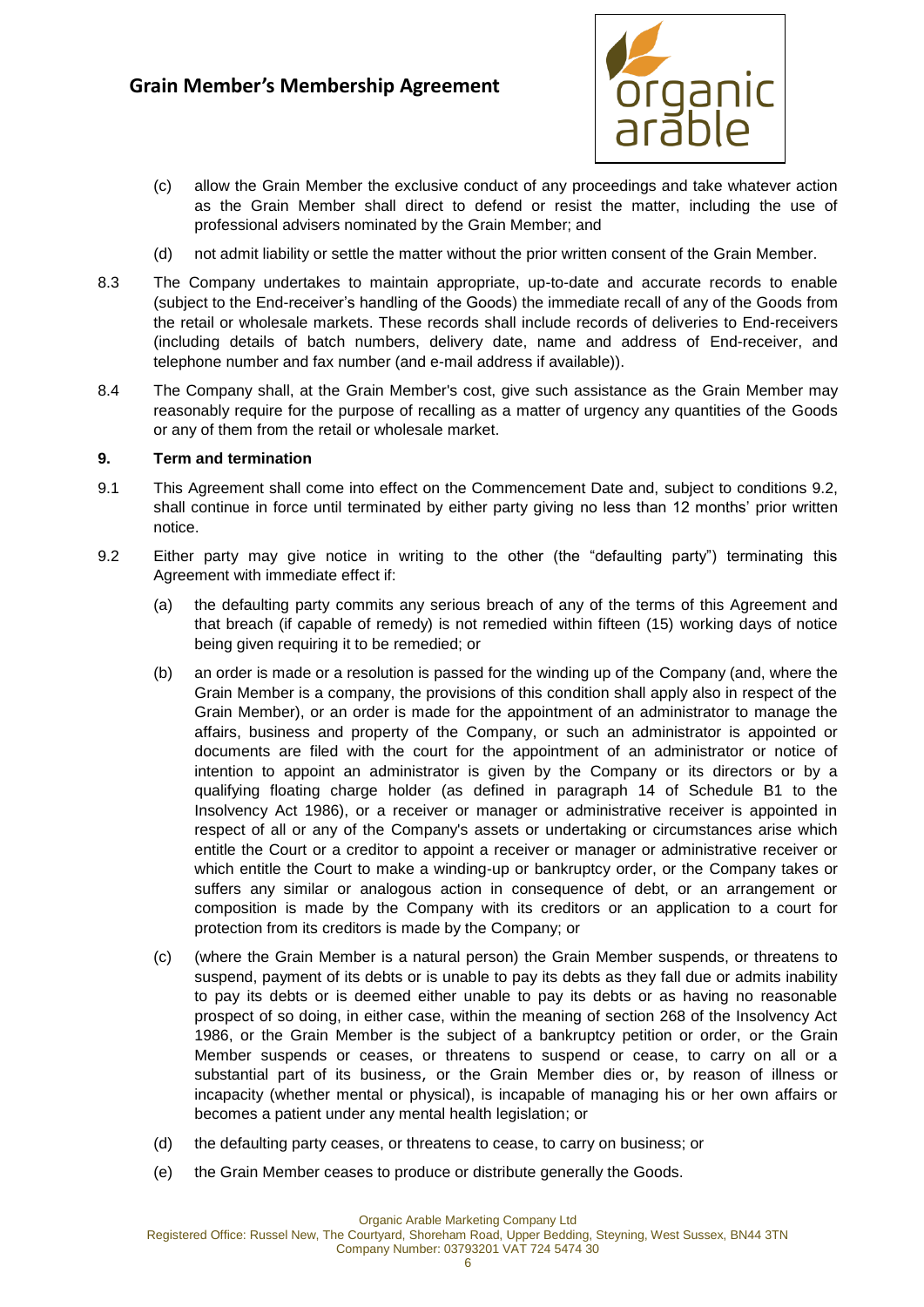

#### **10. Effects of termination**

- 10.1 Termination of this Agreement, however caused, shall be without prejudice to any rights or liabilities accrued at the date of termination.
- 10.2 On termination of this Agreement for any reason the Company shall cease to promote, market, advertise or sell the Goods;
- 10.3 For the avoidance of doubt, the provisions of condition [6](#page-3-0) shall, notwithstanding termination, continue in force in relation to all sales of the Goods where the sale has been concluded before the date of termination.
- 10.4 Termination shall not affect the operation of conditions [5.2](#page-2-0) and [8.1](#page-4-0) which shall remain in full force and effect.
- 10.5 Subject as herein provided and to any rights or obligations accrued prior to termination, neither party shall have any further obligation to the other under this Agreement.

#### **11. Force majeure**

- 11.1 The obligations of each party under this Agreement shall be suspended during the period and to the extent that that party is prevented or hindered from complying with them by any cause beyond its reasonable control, including (insofar as beyond such control but without prejudice to the generality of the foregoing expression) strikes, lock-outs, labour disputes, act of God, war, riot, civil commotion, malicious damage, compliance with any law or governmental order, rule, regulation or direction, accident, breakdown of plant or machinery, fire, flood, storm, difficulty or increased expense in obtaining workmen, materials, goods or raw materials in connection with the performance of this Agreement.
- 11.2 In the event of either party being so hindered or prevented, the party concerned shall give notice of suspension to the other party as soon as reasonably possible, stating the date and extent of the suspension and its cause, and the omission to give such notice shall forfeit the rights of that party to claim suspension. Any party whose obligations have been suspended as aforesaid shall resume the performance of those obligations as soon as reasonably possible after the removal of the cause and shall so notify the other party. In the event that the cause continues for more than six months, either party may terminate this Agreement by giving the other party 30 days' notice.

#### **12. Entire agreement**

The Agreement and the documents expressly referred to in these conditions constitute the entire understanding between the parties with respect to the subject matter of this Agreement and supersedes all prior agreements, negotiations and discussions between the parties relating to it.

#### **13. Amendments**

Save as expressly provided in these conditions, no amendment or variation of the Agreement shall be effective unless in writing and signed by a duly authorised representative of each of the parties to it.

#### **14. Waiver**

The failure of a party to exercise or enforce any right under the Agreement shall not be deemed to be a waiver of that right, nor operate to bar the exercise or enforcement of it at any time or times thereafter.

#### **15. Severability**

If any part of these conditions becomes invalid, illegal or unenforceable, the parties shall in such an event negotiate in good faith in order to agree the terms of a mutually satisfactory provision to be substituted for the invalid, illegal or unenforceable provision which as nearly as possible gives effect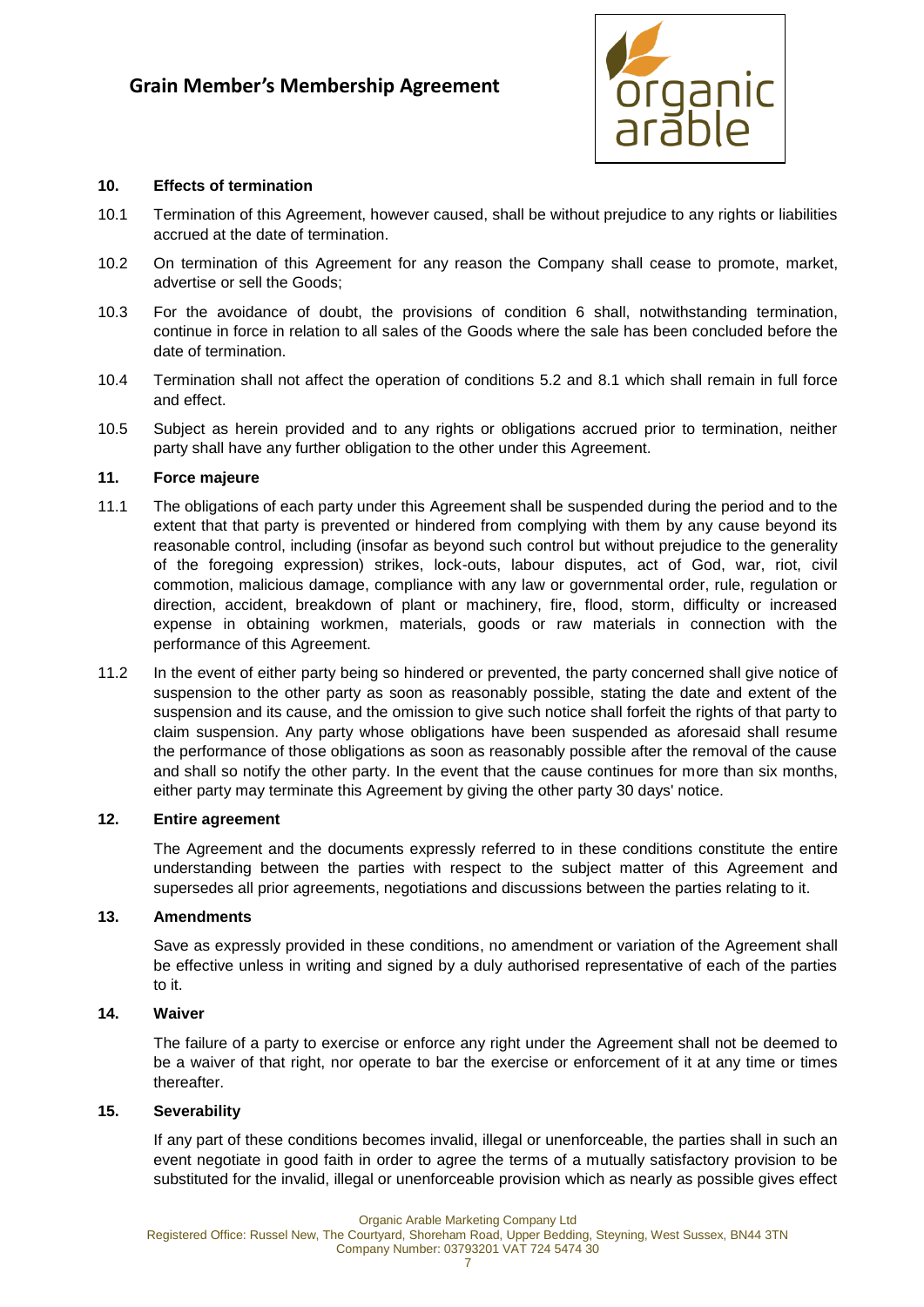

to their intentions as expressed in these conditions. Failure to agree on such a provision within six months of commencement of those negotiations shall result in automatic termination of the Agreement. The obligations of the parties under any invalid, illegal or unenforceable provision of the Agreement shall be suspended during such a negotiation.

### **16. Rights of third parties**

No term of the Agreement shall be enforceable under the Contracts (Rights of Third Parties) Act 1999 or otherwise by a third party.

#### **17. Notices**

Any notice required to be given pursuant to the Agreement shall be in writing and shall be given by delivering the notice by hand at, or by sending the same by prepaid first class post (airmail if to an address outside the country of posting) to the registered address (in the case of the Company) or place of business as set out in the Application (in the case of the Grain Member) of the relevant party, or such other address as either party notifies to the other from time to time. Any notice given according to the above procedure shall be deemed to have been given at the time of delivery (if delivered by hand) and when received (if sent by post).

#### **18. Governing law and jurisdiction**

The Agreement shall be governed by and construed in accordance with English law and each party hereby irrevocably submits to the jurisdiction of the English Courts.